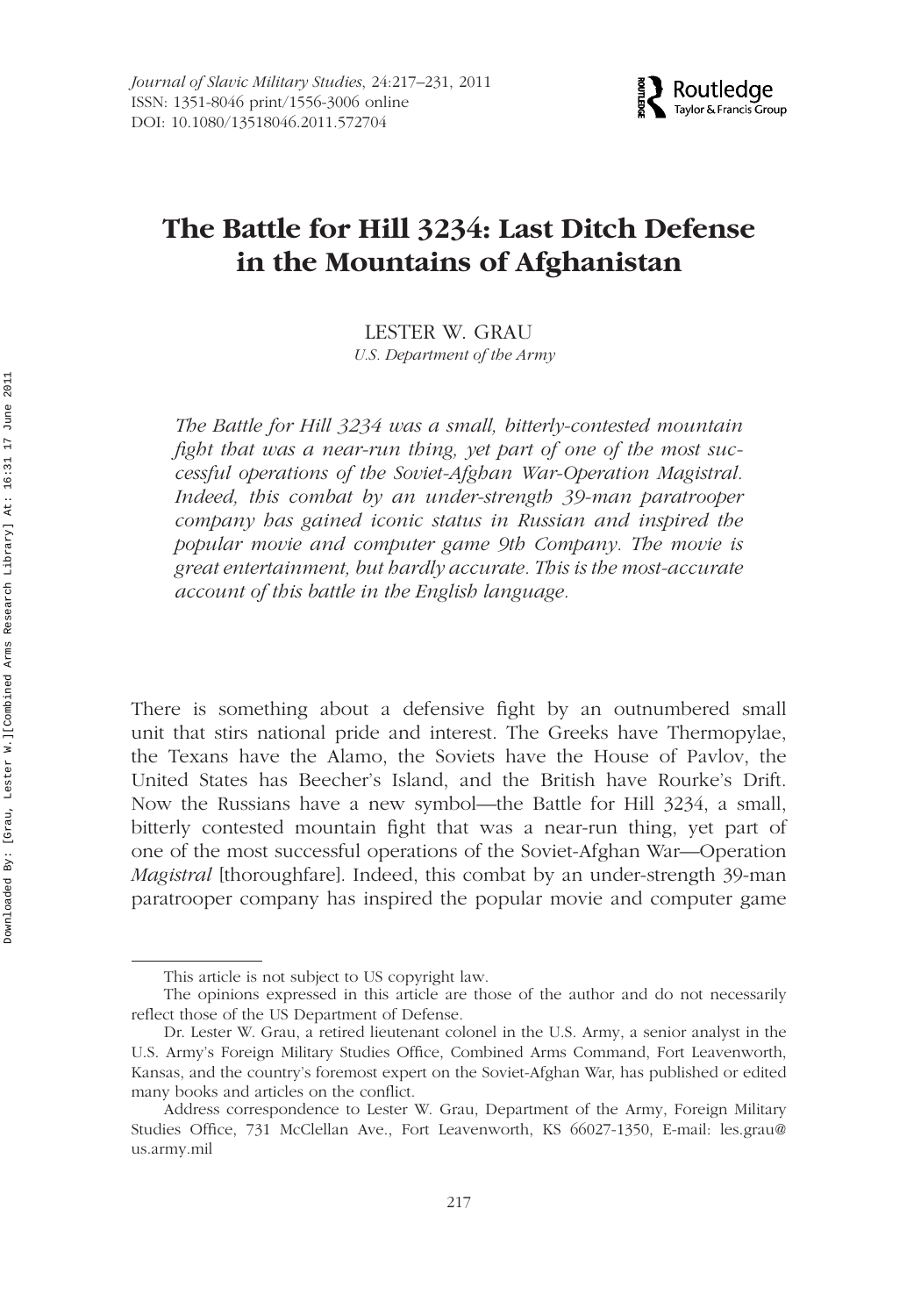*9th Company*. <sup>1</sup> The 9th Company of the 3rd Battalion, 345th Airborne Regiment fought a desperate struggle, losing six dead and 28 wounded on 7–8 January 1988. Two of the dead were decorated as Heroes of the Soviet Union and all members of the company were decorated for heroism with the Order of the Red Banner and*/*or the Order of the Red Star. The embattled company reportedly repulsed 10 to 12 enemy attacks by an estimated 200–400 Mujahideen.

It was a stellar effort, but it also highlights some of the basics of mountain defense. Occupying the highest terrain may provide good observation, but limits fields of fire and fragments the defensive perimeter. Radio communications may be the final determinant for a defensive position. Crew-served weapons should be sited for long-range fields of fire and effective grazing fire. The commander needs to walk the position to determine dead space and plot grenade, mortar, and artillery fires to deal with it. All weapons require alternate firing positions. Aiming stakes, as well as physical traverse and overhead limits or transverse and elevation mechanisms are essential for crew-served weapons firing at night. Close air support is not available 24*/*7, nor can it be, but artillery can. Properly sited field fortifications, though tough to construct in the mountains, are the defending infantryman's best friend.

#### OPERATION MAGISTRAL

The Mujahideen closed the road from Gardez to Khost in 1981. This was the main line of communication (LOC) to Khost and, although there was another long, convoluted road (also blocked) to Khost, the Khost garrison was looking much like the Democratic Republic of Afghanistan's (DRA) version of Dien Bien Phu. Consequently, the Khost garrison and city were primarily supplied by an air bridge.

In February 1986, Mikhail Gorbachev announced the planned withdrawal of Soviet forces from Afghanistan. It was clear that the Soviets had to either force the roads open or abandon Khost—giving the Mujahideen a major victory and a city that they could then declare the capital of "Free

<sup>1</sup> Fedor Bondarchuk directed *9 Rota* [9th Company] that was released by in 2005 by Art Pictures Group. It was a box-office hit in Russia that set records for domestic ticket sales. The movie is good entertainment, but does not stick close to actual events. The actors are sweating in T-shirts in the summer heat while the fight was actually in the snow. There is a single movie survivor of the fight, when in fact there were 33. The movie unit had no radio communications whereas there actually were. The movie shows a well-prepared defense with bunkers and trenches, whereas the best the paratroopers could do on the hard frozen ground was to pile up *kladki* [walls of rock and scree]. A helicopter lands on Hill 3232 in the movie, but helicopters could actually only hover next to lower mountain slopes while wounded were passed overhead into the aircraft. The movie adds many vignettes that reflect the Afghanistan experience, but not the actual fight. The computer game was developed in Russia and is now being released in the West. It is a shooter game that allows the player to be one of several of the Soviet participants.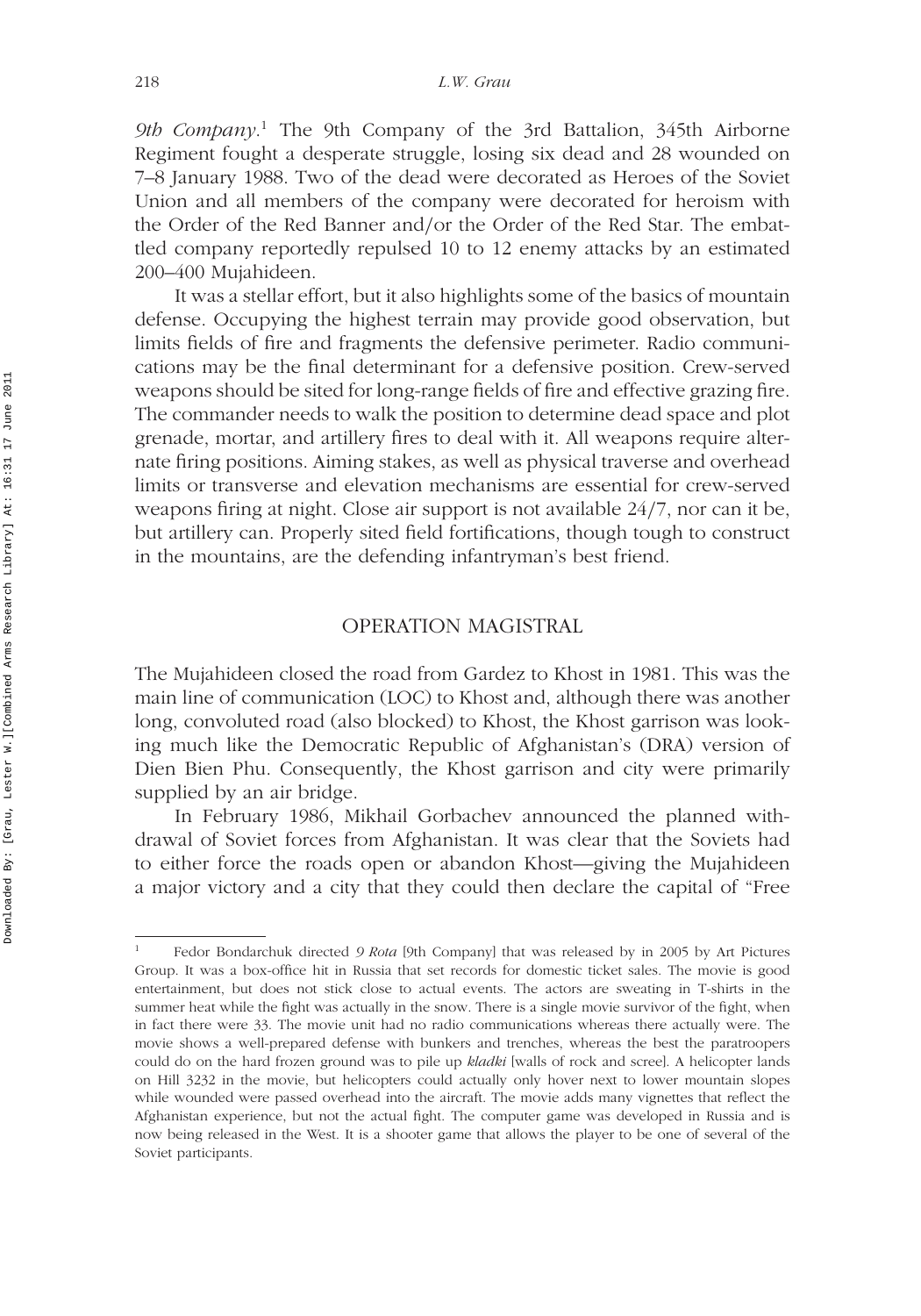Afghanistan."2 The Gardez-Khost road had to be opened, but the first threat to Khost was in the south. The Mujahideen maintained a major supply and armaments complex in the caves of Zhawar on the road to the Pakistani supply depots in Miram Shah. In September 1985, the Armed Forces of the DRA had attempted to seize Zhawar and failed. In February 1986, the DRA and Soviet 40th Army launched a 57-day campaign that finally captured Zhawar. They only held it for five hours, destroyed what they could, and withdrew.<sup>3</sup>

After the campaign for the caves of Zhawar was complete, the Soviets withdrew from Khost. But, by the fall of 1987, the situation was becoming critical for the beleaguered DRA 25th Infantry Division holding Khost. Air transport could only get in at night. The Mujahideen of Jalaluddin Haqani were back in force in a rebuilt Zhawar. Local Mujahideen had also improved the defenses blocking the entry to the Gardez-Khost road. Food was running short in Khost for both the 15,000 civilians and the military garrison. Insuring Khost's security was a primary strategic objective for the Soviet Union and DRA and the task fell on the 40th Army Commander, General-Lieutenant Boris Gromov. His first mission was seizing the Satakandow pass, which rises abruptly some 800 meters from the plains of Gardez.

Although General Gromov had some five and two-thirds divisions in the 40th Army, the bulk of the force was involved in securing the cities, airfields, garrisons, and main roads of Afghanistan. He could not pull entire units out for this operation. Instead, he pulled pieces of 40th Army and DRA units from across northern and eastern Afghanistan.<sup>4</sup> Gromov mustered approximately 24,000 soldiers and a significant amount of army, division, and regimental artillery. He concentrated this force outside of Gardez beginning on 21 November 1987. From 21–27 November, while negotiations were conducted with Jalaluddin Haqani (through letters) and tribal elders, the artillery and division and regimental command posts dug in while battalion, regiment, and division commanders conducted reconnaissance and planning.5 During negotiations, the Soviets and DRA advanced to seize the approaches to the Saroti Pass which controls a barely passable road some

<sup>2</sup> Boris V. Gromov, *Ogranichennyi kontigent* [Limited contingent] (Moscow: Progress Publishers, 1994) pp. 298–299.

<sup>3</sup> Lester W. Grau and Ali Ahmad Jalali, 'The Campaign for the Caves: The Battles for Zhawar in the Soviet-Afghan War', *The Journal of Slavic Military Studies* 14(3) (September 2001) pp. 69–92.

<sup>4</sup> Participating Soviet units included the 108th and 201st Motorized Rifle Divisions, the 103rd Airborne Division, the 56th Separate Air Assault Brigade, the 345th Separate Airborne Regiment, and the 191st Separate Motorized Rifle Regiment. The DRA units include the 8th, 11th, 12th, 214th, and 25th Infantry Divisions and the 15th Tank Brigade. A. N. Shishkov, 'An Airborne Battalion Seizes the Satukandau Pass'. *In* Lester W. Grau (ed.), *The Bear Went over the Mountain: Soviet Combat Tactics in Afghanistan* (Washington, DC: NDU Press 1995), p. 62. General Gromov also used some ten Afghan battalions from the DRA armed police (*Sarandoy*) and secret police. His DRA counterpart for this operation was General-Lieutenant Shah Navaz Tani, the Army Chief of Staff. Gromov, 300. The DRA 37th Commando Brigade was a key part of the operation. Carey Schofield, *The Russian Elite: Inside Spetsnaz and the Airborne Force*s (London: Greenhill Books, 1993) pp. 117.

Shishkov, p. 62.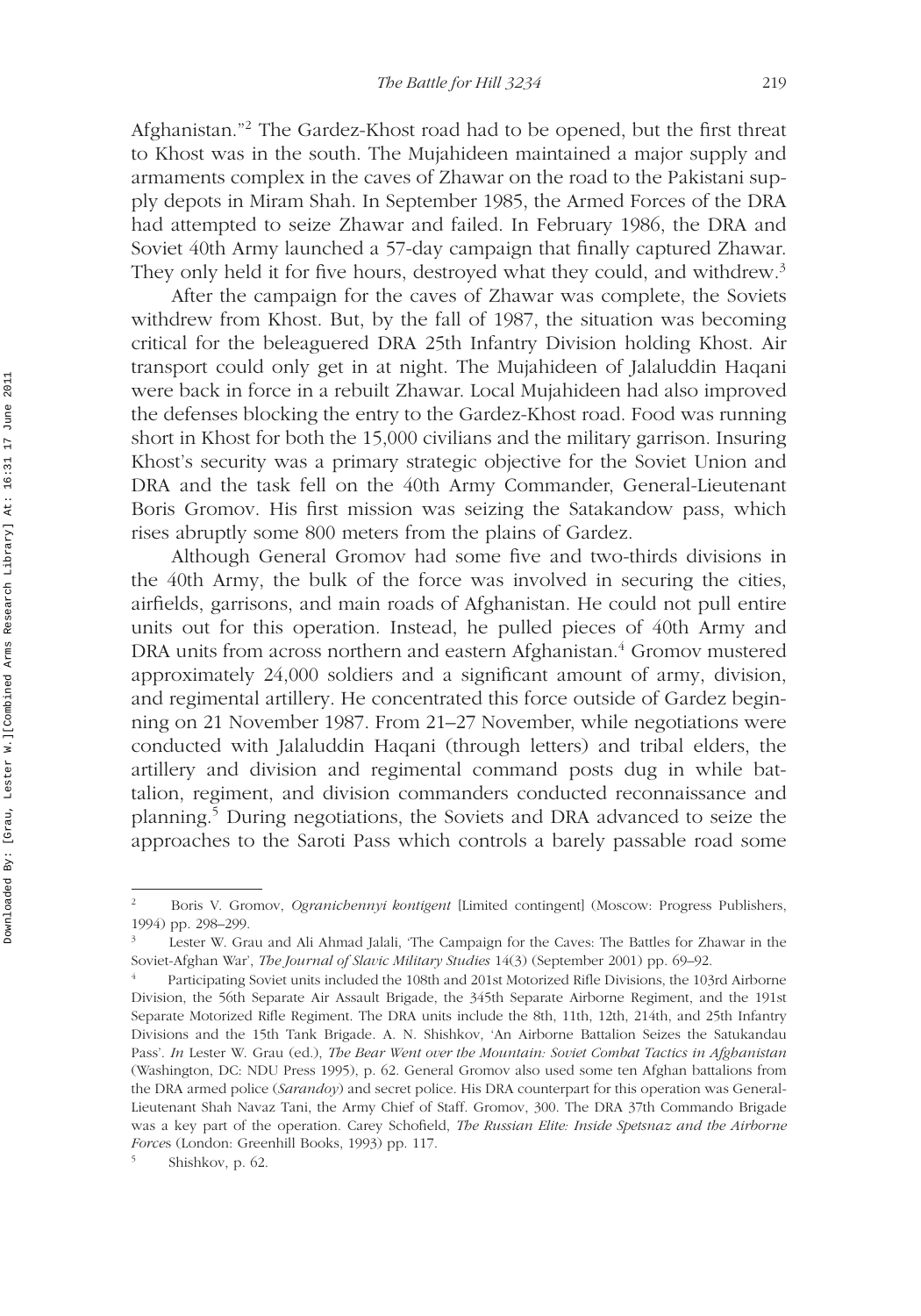seven kilometers to the east of the main road through the Satakandow Pass. To protect their families, many local guerrillas left the area to move their families to Pakistan.<sup>6</sup> The negotiations, which sought the unhindered passage of trucks carrying non-military peaceful cargo, failed.

On 28 November, General Gromov conducted a fake parachute assault on the Satakandow Pass (pass elevation 2800 meters). Mujahideen air-defense positions and heavy machine guns opened up on the 20 dummy paratroopers. Reconnaissance aircraft then directed aviation strikes and a four-hour artillery barrage to decimate these now-pinpointed positions. The initial ground attack on the Satakandow Pass failed, but a push through the Saroti pass succeeded. Soviet air assaults on the high ground between the two roads put air and artillery controllers where they could call for fires on both axes. On 1 December, Soviet paratroopers and Afghan commandos, under the personal command of General-Major Sergei Grachev, took the Satakandow Pass.7

Then the attack stopped. This was a political event as much as a military fight. The government of the DRA convened a *Loya Jirga* [grand council] of local tribal leaders to negotiate again for the safe passage of trucks carrying food, fuel, and other peaceful cargo. The DRA Senior Minister for Tribal Affairs, Sulayman Laeq, representing President Najibullah, presided over the two-week session with the leaders of the dominant Zadran tribe.

About all the 40th Army could do during this time was to reinforce their forward positions and land more air and artillery controllers and their security elements on the high ground between the two roads.<sup>8</sup> The protracted negotiations again failed. On 16 December, the 40th Army and Afghan forces again resumed the offensive. They advanced along the main axes through the Satakandow Pass and the road through the Saroti Pass. The air and artillery coordinators positioned on the high ground pummeled Mujahideen resistance as the force negotiated the hairpin turns and repaired the road sections that the Mujahideen had destroyed.

The Mujahideen withdrew higher up into the lightly forested mountains. They found concealment in the evergreen trees, brush, and scrub. An Afghan Commando Brigade and a Soviet battalion conducted an air assault landing near Khost and linked up with the beleaguered 25th Afghan Division. In a spectacular assault, the 345th Separate Airborne Regiment captured and destroyed the Mujahideen main base at Sarani, which included Hill 3234. The Mujahideen withdrew. Soviet engineers removed mines and obstacles.

<sup>6</sup> General Gulzarak Zadran, Lieutenant Omar, Mawlawi Nezammudin Haqani, and Mawlawi Abdul-Rahman; 'The Defense against the Soviet Operation "Magistral"'. *In* Ali Ahmad Jalali, and Lester W. Grau, *The Other Side of the Mountain: Mujahideen Tactics in the Soviet-Afghan War* (Quantico, VA: United States Marine Corps Studies, 1998) pp. 165–173.

<sup>7</sup> Gromov, 302. Grachev commanded the 103rd Airborne Division.

<sup>8</sup> Boris Gromov, 'Afganskie memuary, MAGISTRAL" [Afghanistan Memoirs, MAGISTRAL], *Krasnaya zvezda* [Red star], 30 December 1993.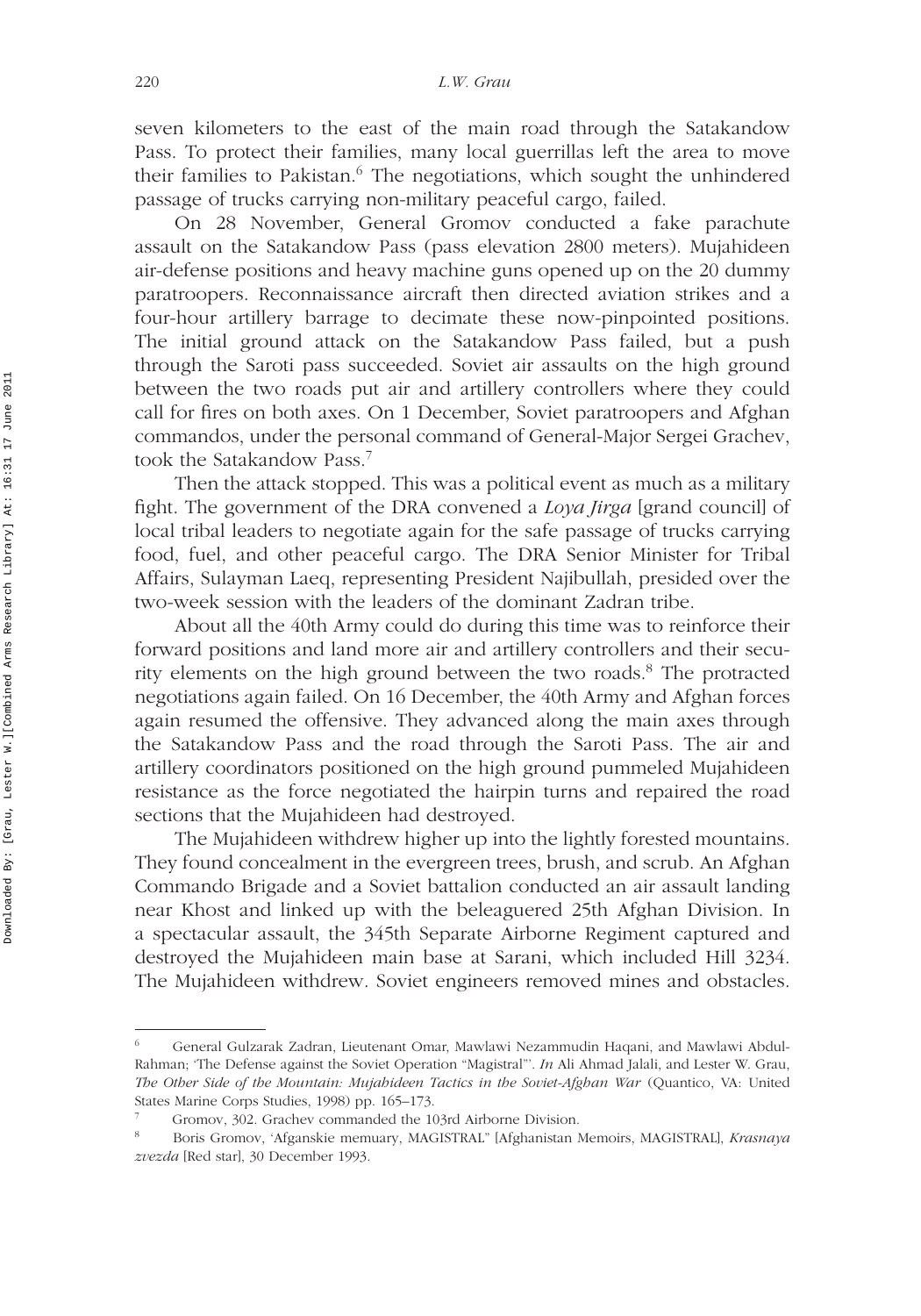On New Year's Eve, the convoys began rolling from Gardez, eventually delivering 24,000 tons of food, fuel, ammunition, and other supplies to Khost (see Figures 1 and 2). $9$ 

#### THE FIGHT FOR THE SARANI BASE CAMP

In the predawn hours of 23 December, the Soviet artillery opened up on the Sarani base camp. The gunners used the 'Afghanistan method' of initiating a heavy artillery barrage at night. They opened with illumination rounds, large flares that slowly descended on individual parachutes revealing the objective area. Then the gunners fired a smoke screen to confuse enemy observation and finally pounded the objective area with high-explosive fragmentation rounds. The 345th Airborne Regiment swung into action. As the paratroopers climbed and crawled up the slopes, they could see the results of the artillery fire among the patches of snow. The 9th Company was climbing Hill 3234. Here, they could see some booted legs without a body, some smashed cooking utensils strewn about, several collapsed launching tripods for 107 mm rockets. The enemy had fled.<sup>10</sup>

The rest of the regiment was not so lucky. The 3rd Battalion Commander, his chief of staff and communication chief were wounded in stiff fighting. Captain Igor Pechorsky, the deputy battalion commander took charge.

As you might imagine, Srana [Sarani] was extremely well defended. There were between six and a dozen different [weapons] systems being used, many of them together. So, for example, there might be "Strela" and "Blowpipe" used at the same time, together with large-caliber machineguns. The weapons emplacements were linked by a series of tunnels, along which ammunition was brought, and the area was full of natural caves which made marvelous defensive positions, naturally camouflaged. We used a new method of assault for the first time. This involved using grenades in close combat from ten to fifteen meters.<sup>11</sup>

The regiment cleared their objective, established a defense, evacuated casualties, and took stock of what they had captured. They had captured

 $\frac{9}{10}$  Ibid.

<sup>10</sup> Russian website, 'Before the Battle', *The Truth about the 9th Company,* http://www.pravdao9rote. ru/afgan/vysota (accessed 3 September 2010).

<sup>&</sup>lt;sup>11</sup> Igor Pechorsky in Schofield, 119–120. The Strella is the SA-7 shoulder-fired air defense missile that was manufactured in the Soviet Union and China. The Blowpipe is a British shoulder-fired air defense missile. The new method of assault involved copious amounts of grenades thrown just prior to the assault. The bursting radius of most Soviet hand grenades is 15–20 meters, so the assaulting forces were accepting risk from their own grenades as well as enemy fire.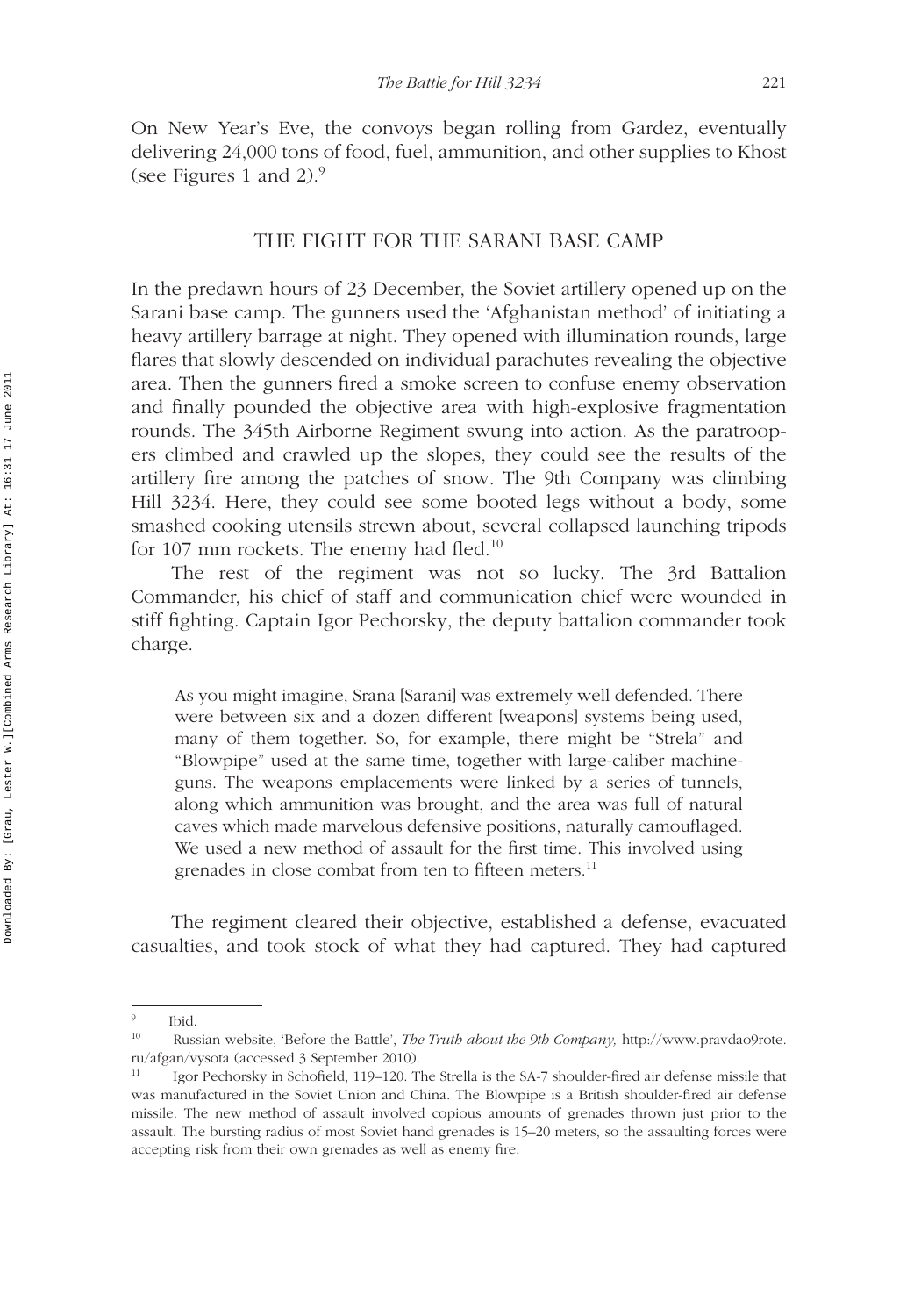

**FIGURE 1** Operation Magistral.



**FIGURE 2** Phase One Operation Magistral.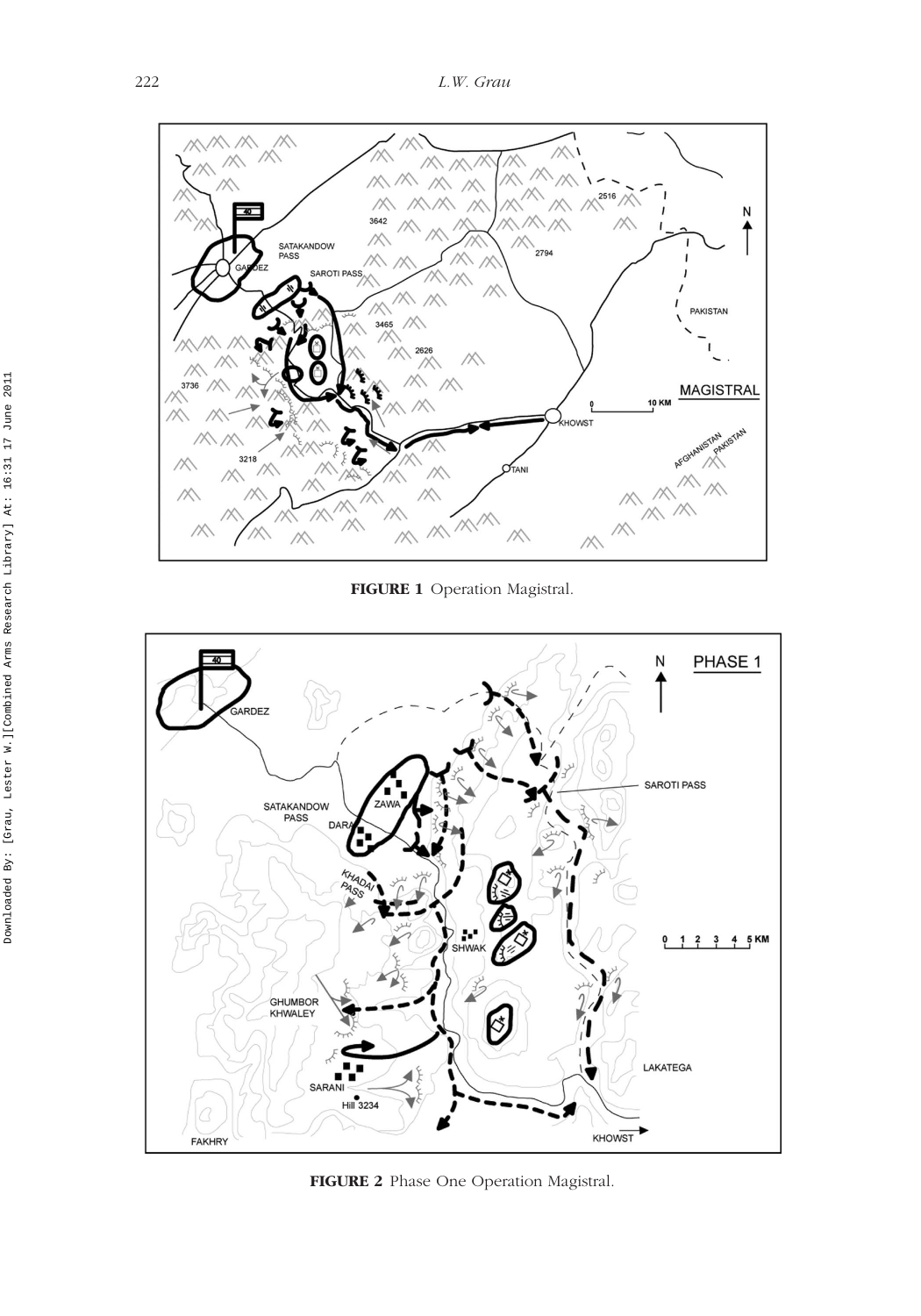a major logistics site that probably belonged to Jalaluddin Haqani.12 There were weapons of all kinds, including two tanks, artillery pieces, machine guns, grenade launchers, and assault rifles. A large amount of ammunition was piled up in the caves. There were land mines from China, Britain, the United States, and Czechoslovakia as well as gas masks, clothing, and sleeping bags from West Germany and the United States.<sup>13</sup> Franz Klintsevich, the head of the Regiment's *Spetsprop* [special propaganda which included psychological operations and running agent networks] detachment stated:

There was a surprising amount of paperwork including plans and records, maps, photographs and a lot of passports and other documents, many of them false. *...* There were sacks and sacks full of documents, which I removed and then sifted through. The Soviet troops removed anything that might have been useful, but much of the booty, including a great deal of ammunition, simply had to be blown up. It would have been impossible to remove it all. So, for example, we took the barrels of 12.7 mm DShK machine-guns, but destroyed the rest.<sup>14</sup>

The enemy began counter-attacks. Sarani was too valuable to let it fall into Soviet hands. The 1st Battalion was under heavy attack and its 2nd Company lost so many officers that the battalion surgeon, a senior lieutenant, was in command. He was the only officer left.<sup>15</sup>

## HILL 3234

The Mujahideen base camp at Sarani was a key objective during Operation Magistral. It lay near the point where the main road turned east to Khost and where the main Mujahideen supply trace from the Shah-i Kot Valley interdicted that road. The destruction of the base was a major setback to the Mujahideen but it was also the first indicator that the Soviet force did not intend to hold the route open for an extended period of time. As the convoys were carrying supplies to Khost, the Mujahideen who had taken their families to Pakistan began to return. Major commanders, such as Jalaluddin Haqani, General Gulzarak Zadran, and Mawlawi Abdul-Rahman entered the

<sup>&</sup>lt;sup>12</sup> There were three major logistics bases directly linked to the Mujahideen logistics facility in Miram Shah, Pakistan. They were Zhawar, Sarani, and the Shar-i Kot Valley. The Soviets were aware of Zhawar and Sarani but unaware of the ammunition storage facility overlooking the Shar-i Kot Valley. Soviet agent intelligence reported that there was a Mujahideen force of five units totaling 415 guerrillas operating out of the Shar-i Kot during Magistral. See Magistral operations map on Russian website, 'Grenade launchers and shelter'*, The Truth about the 9th Company,* http://www.pravdao9rote.ru/afgan/vysota accessed 3 September 2010.

 $\frac{13}{14}$  Schofield, p. 120.

 $\frac{14}{15}$  Ibid.

<sup>15</sup> Ibid.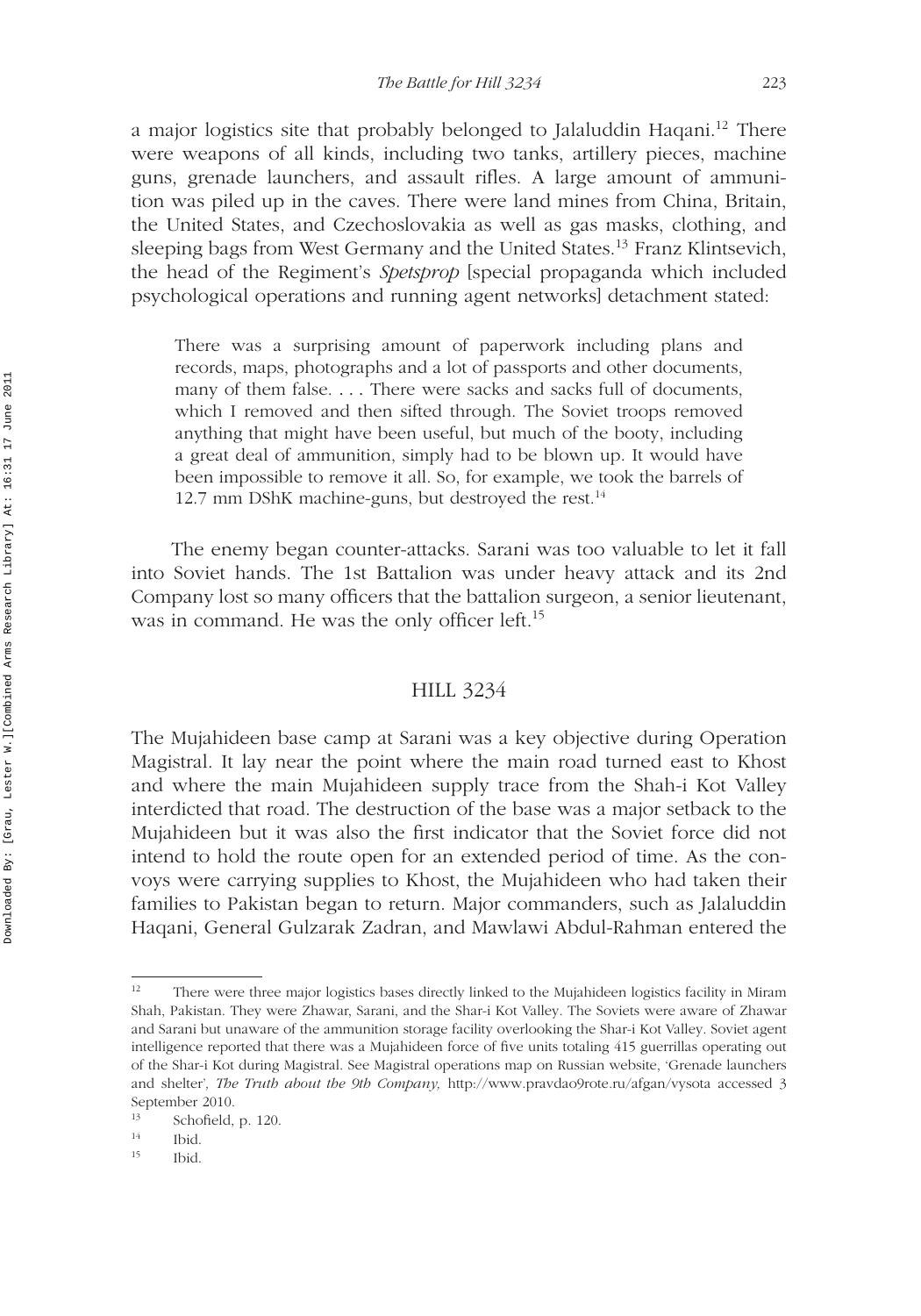area with reinforcements and set up base camps in the mountains west of the main road.16 There were rumors that units of the "Black Storks", a commando unit of the Pakistani Army, had also crossed the border by helicopter and set up close to Hill  $3234$  in order to retake it.<sup>17</sup>

The importance of the main supply trace from the Shah-i Kot Valley was not lost on the Soviets. Lieutenant Colonel Valeriy Vostrotin, Commander of the 345th Separate Airborne Regiment, was ordered to take and hold not only the Sarani base camp, but also the area around the main road bend and its junction with the Shar-i Kot Valley trace. It was a large area for an under-strength regiment to control, but what had worked well so far was to gain control of high ground and position air and artillery controllers with radios on that high ground. The optimum way to engage the Mujahideen was with long-range fires for which they had few counters.

After taking Sarani base camp, Lieutenant Colonel Vostrotin decided to establish a strong-point defense in a wide semi-circle around the critical point. The 3rd Battalion would have the southwest sector. The 8th and 9th Company would establish strong point defenses as would the battalion reconnaissance platoon. Each would have an artillery and air control party with it.<sup>18</sup> Lieutenant Colonel Vostrotin put his regimental command post, his artillery battalion, and his supporting tanks in the center of the semi-circle so that he could provide support to his troops in any direction. He pulled his regimental reconnaissance company back to secure his command post and become the regimental reserve (See Figure 3). His strong points were not mutually supporting due to the distances that had to be controlled and the difficulty of the terrain, but he hoped that artillery and aviation support plus the small reserve should be adequate. Up to this point, the Soviets had only encountered small groups of Mujahideen who were moving everdeeper into the mountains away from the Soviets. The exceptions were the Mujahideen counter-attacks against the Sarani base camp. These kept the 1st and 2nd Battalions fully engaged.

The Soviet paratroopers trudged up the mountains into their positions. The 9th Company was already in position in the "eagles' nest." Battalion scouts held the heights of Hill 3234 some 500 meters away. Although the soldiers were conscripts, they were all tough paratroopers and graduates

<sup>16</sup> Zadran, pp. 171–172.

<sup>&</sup>lt;sup>17</sup> The Black Storks reportedly are an elite Special Operations unit with some ten battalions of highly trained and motivated professional soldiers used for extraordinary missions. The unit is officially called the Special Service Group. It belongs to the Army of Pakistan and is headquartered in or near the magnificent Attock Fort. Some of the Soviet participants spoke of their attackers being dressed in black uniforms with their webgear uniformly arranged. The black uniform is reportedly one of the uniforms of the Black Storks.

<sup>&</sup>lt;sup>18</sup> Each battalion had three parachute companies. The 1st Battalion had the 1st,  $2<sup>nd</sup>$ , and  $3<sup>rd</sup>$ , and the Second Battalion had the 4th, 5th, and 6th companies.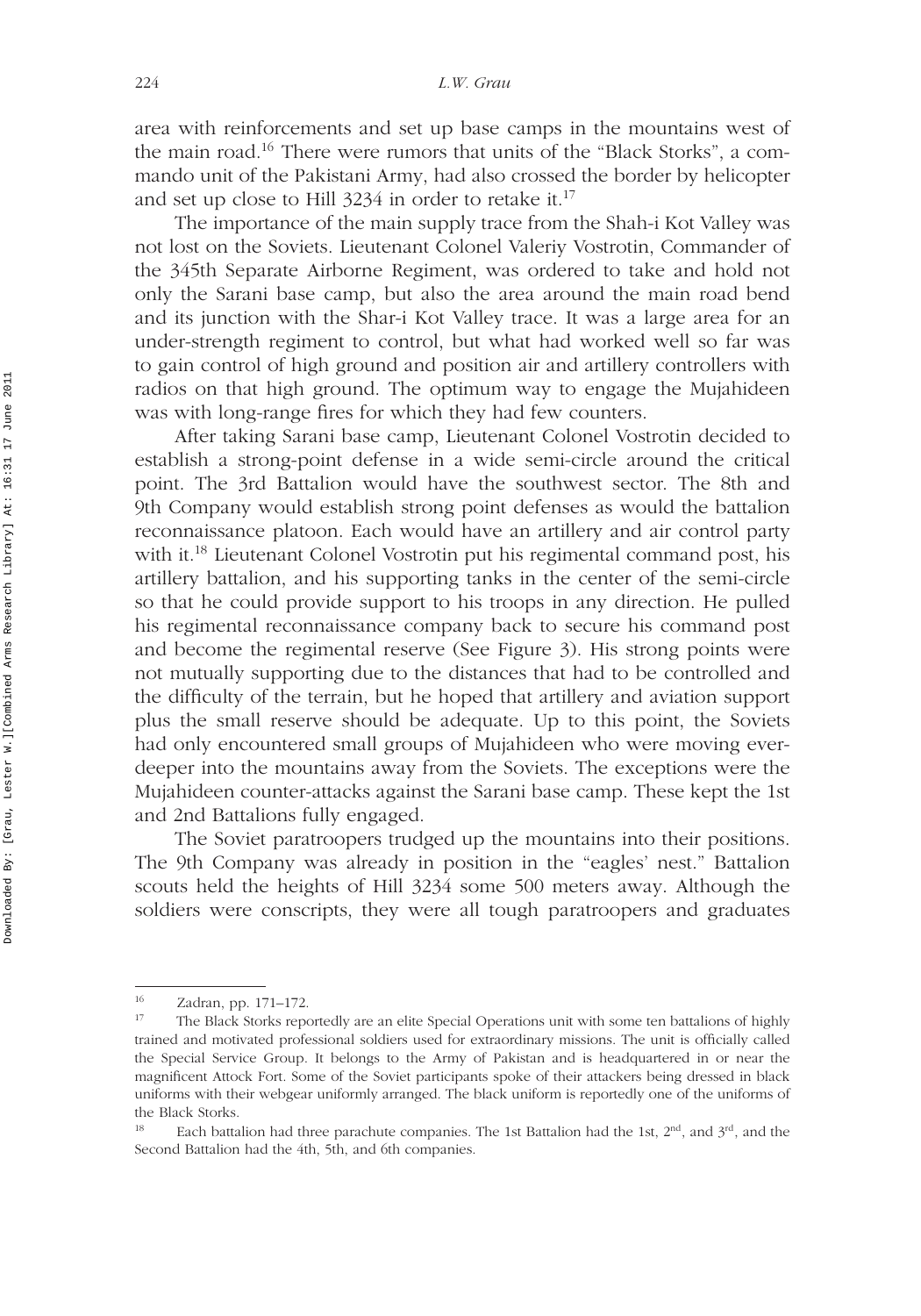

**FIGURE 3** 3rd Battalion and 345th Airborne Regiment Positions.

of five months of intense combat and mountain training at the Kostroma mountain training center, located in the Fergana Valley of the Uzbek ASSR.

The paratroopers began to dig-in to their defensive positions, although it was not so much digging in as building up. The ground was frozen and rocky. Digging a decent trench and bunker system would take too much time and much better tools or blasting charges. Instead, the paratroopers piled large rocks to make low walls (*sangars* in the local dialect, *kladki* in Russian). The problem with these low stone walls is that there is nothing but gravity holding them together and if they are hit by an exploding RPG-7 round, they collapse downhill while providing additional lethal fragments to endanger the defenders. The troops worked hard on the positions during the day and into the night. Many wrote final letters to their mothers and gave them to their officers, just in case.

The fire control party tried to register artillery fire on a nearby mountain crest. It was easy to be confused by all the different mountain crests. The artillery fire fell on the wrong crest. Fortunately, it was unoccupied, but this did not inspire confidence. The Mujahideen were also having problems with their maps. Between dawn and dusk, they fired 10–15 rockets, trying to hit the company's position below the top of Hill 3234. They all fell to the south and southeast. When the Mujahideen fired from a distance at Hill 3234, it was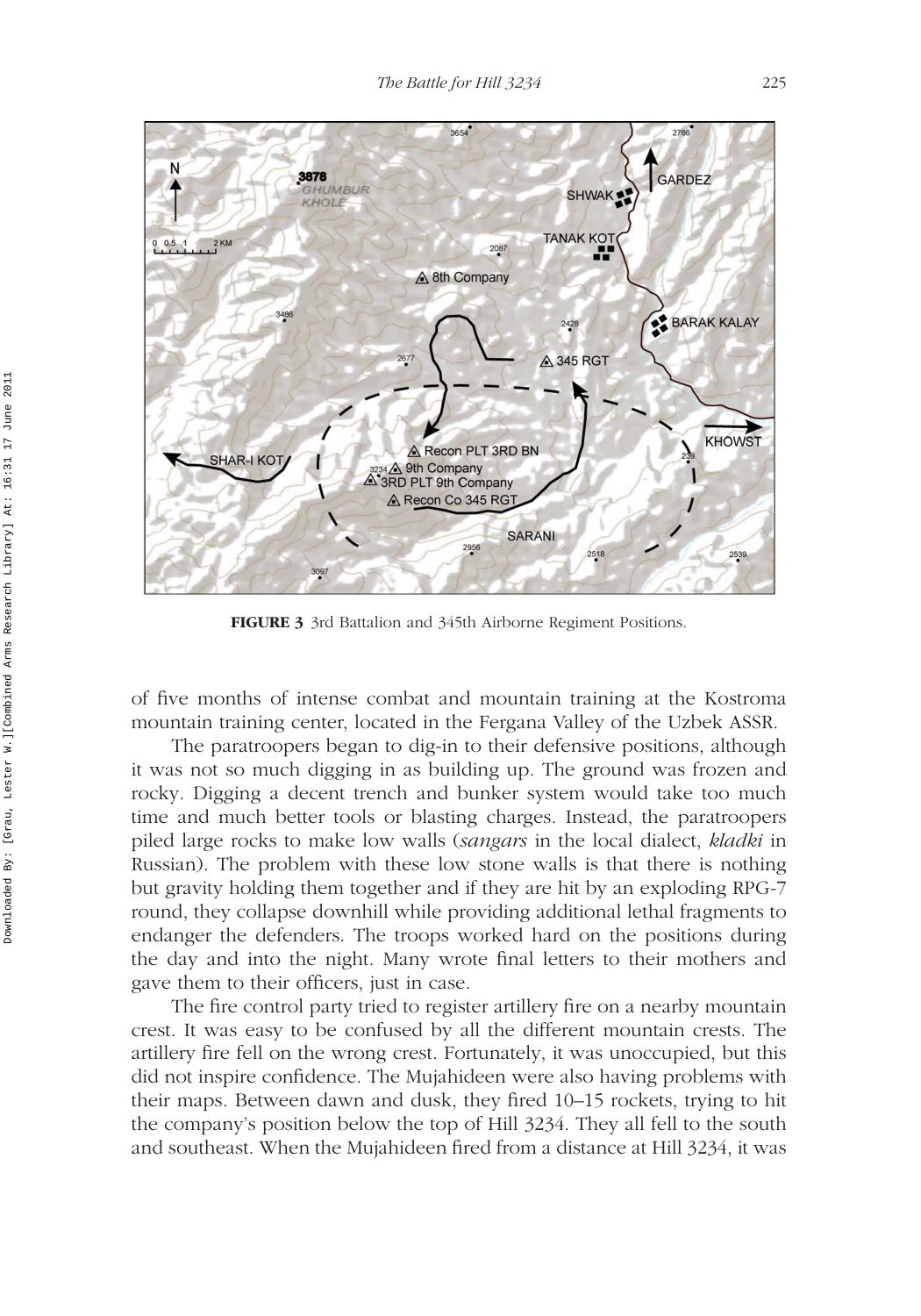impossible to tell where the shots were coming from. The folds and canyons wrapped the sound about until it finally emerged from a different location. Then it would echo about in several different directions. The paratroopers could not respond effectively since they could not determine where the fire was coming from.<sup>19</sup>

The 9th Company, up in their "eagles nest" held the heights while the engineers cleared the mines from the road and road shoulders. Senior Lieutenant Sergei Tkachyov was acting in command. The company defense was built around one tripod-mounted 12.7 mm NSV heavy machine gun, several bi-pod-mounted 7.62mm PK machine guns, and an AGS-17 automatic grenade launcher. The force also had Kalashnikov assault rifles, several SVD sniper rifles, and some rocket-propelled grenade launchers.<sup>20</sup>

On New Year's Eve, the Third Platoon of the 9th Company moved to the top of Hill 3234, allowing the battalion scouts to move back into reserve. The Third Platoon brought the 12.7 mm NSV heavy machine gun and two PK machine guns with them. The artillery fire coordinating officer, Senior Lieutenant Ivan Babenko, and his radio operator were with them and their job was to protect them so that they could call in artillery and air strikes.<sup>21</sup> The third platoon was now some 300 meters southwest and 200 meters higher than the rest of the company. The platoon was commanded by Warrant Officer Vasily Kozlov. The second platoon was deployed north, hugging both sides of the ridge. The first platoon and scout platoon were deployed on the flank of the second platoon, also hugging both sides of the ridge.

After New Year's, the weather took a turn for the worse. There was a heavy snowfall that continued until the morning of  $4$  January.<sup>22</sup> A Soviet jet flew over that evening, as the troops were eating their field rations. A shoulder-fired surface-to-air missile snaked upward toward it. The soldiers were yelling "Stinger" as the pilot jerked his plane away from the deadly projectile. The missile hit and the plane flew off toward the Bagram airfield, trailing smoke.<sup>23</sup> The troops kept watch, slept, and played cards to pass the time. There was not usually a lot of apparent enemy activity. Cigarettes

<sup>19</sup> 'Before the Battle', *The Truth about the 9th Company*.

<sup>20</sup> Normal TO&E strength for a Soviet airborne company was 85 personnel—79 soldiers and 6 officers. The 9th Company had 39 personnel which included 4 of its officers, an attached artillery fire control officer, and a warrant officer.

<sup>21</sup> The regimental commander postponed observance of New Years until after the operation. 'Before the Battle', *The Truth about the 9th Company*. This was a major holiday in the Soviet Union and celebrated with much vodka. In the movie, the troops enjoyed a drunken bacchanalia while on the mountain, drinking *samogan* [moonshine]. The actual observance was muted and sober. The commander sent up plum juice and cookies for the troops. Alcohol at altitude can have serious effects on blood pressure and turn a scratch into a serious wound.<br> $^{22}$   $^{12}$   $^{12}$   $^{12}$   $^{12}$   $^{12}$   $^{12}$   $^{12}$   $^{12}$   $^{12}$   $^{12}$   $^{12}$   $^{12}$   $^{12}$   $^{12}$   $^{12}$ 

<sup>&#</sup>x27;Before the Battle', *The Truth about the 9th Company*.

<sup>23</sup> 'Stinger', *The Truth about the 9th Company*. Stinger was a US-manufactured system. The British 'Blowpipe' and the Chinese 'SA-7' are also possible candidates.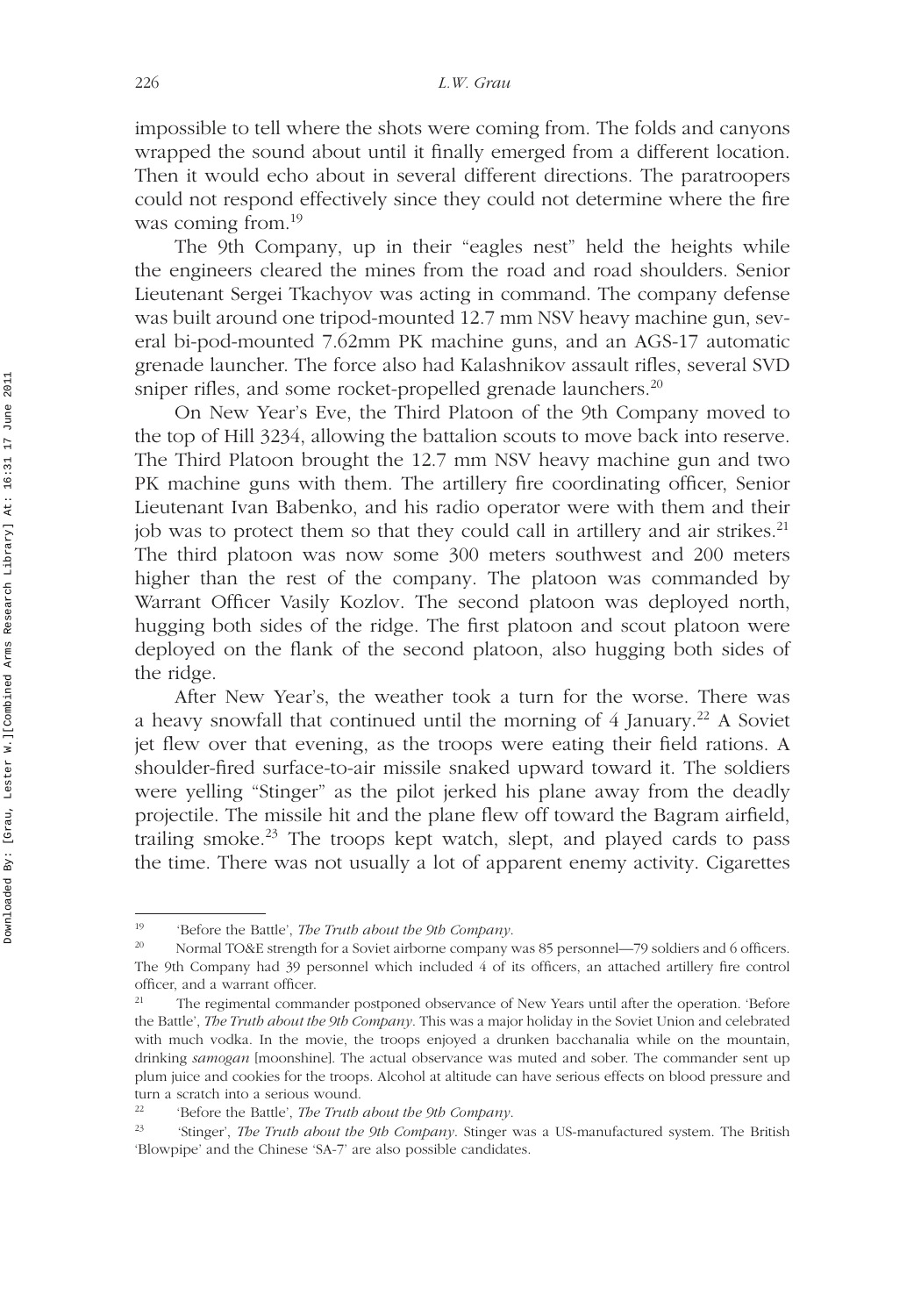were now in short supply. The troops had plenty of the mountain-winter field rations that kept them well fed, but nicotine was a problem. $^{24}$ 

## CHRISTMAS DAY

The 7th of January dawned—Christmas Day in the Russian Orthodox calendar. Although the Soviet Union had spent decades trying to destroy or subvert the Christian faith, the troops were aware of the significance of the day. Some of their grandmothers had taken them to be baptized and to observe Christmas. Although Santa Claus had been replaced with the Soviet New Year's Day "Grandfather Frost" and the "Snow Maiden", it was still a day with meaning and memories for many of the young soldiers. This Christmas morning, the troops were greeted with mortar and rocket fire.<sup>25</sup> The enemy was firing on a schedule that ran from morning to evening. During one 20-minute period, some 300 mortar and rocket rounds fell on the Soviet positions. Some recoilless rifles may also have fired. The first death was that of Corporal Andrei Fedotov, the radio operator for the artillery fire coordinating officer at the peak of Hill  $3234$ . His radio was knocked out of action.<sup>26</sup> The 345th artillery responded to the enemy fire, but the primary position for directing fire was out of action and communication. The company and platoon radios were working however.

At 1530 hours, the 1st Platoon, commanded by Senior Lieutenant Viktor Gagarin (call sign Cosmonaut), was struck by over 20 rockets. This was followed by rocket launcher and recoilless rifle fire from three sides. Gagarin called for fire on the enemy firing positions he could detect. Soviet multiple rocket launcher fire silenced many of these positions. A large enemy force attacked up the hill and were stopped about 200 meters from the Soviet positions. At 1610, the enemy again attacked under heavy covering fire. They came from two directions shouting "Allah akbar". The main attack was from the north. The attackers were reportedly wearing black uniforms with chevrons of black gold and red on their arms. They attacked as a trained unit, moving in, bounding over-watch, and coordinating their actions through hand-held radios. $27$ 

At 1735, the enemy launched another attack from three sides, this time against Senior Lieutenant Sergey Rozhkov's 2nd Platoon. Simultaneously,

<sup>24</sup> 'On the Combat Post'*, The Truth about the 9th Company.*

<sup>&</sup>lt;sup>25</sup> Some Russians attribute the Christmas Day attack as a deliberate provocation by Islamic forces, but this is conjecture at this point.

<sup>26</sup> 'Shelling the Heights', *The Truth about the 9th Company.*

<sup>27</sup> A. Oliynik, 'Klyatva tridtsati devyati' [The Oath of the 39], *Krasnay zvezda* [Red star], 29 October 1988; Schofield, 121; and time line from http://www.rsva.ru/biblio/prose\_af/afghan-soldiers/4.shtml (accessed 20 September 2010). Lieutenant Gagarin's call sign 'Cosmonaut' is a bit of a soldier humor. Yuri Gagarin was the most famous of the Soviet cosmonauts.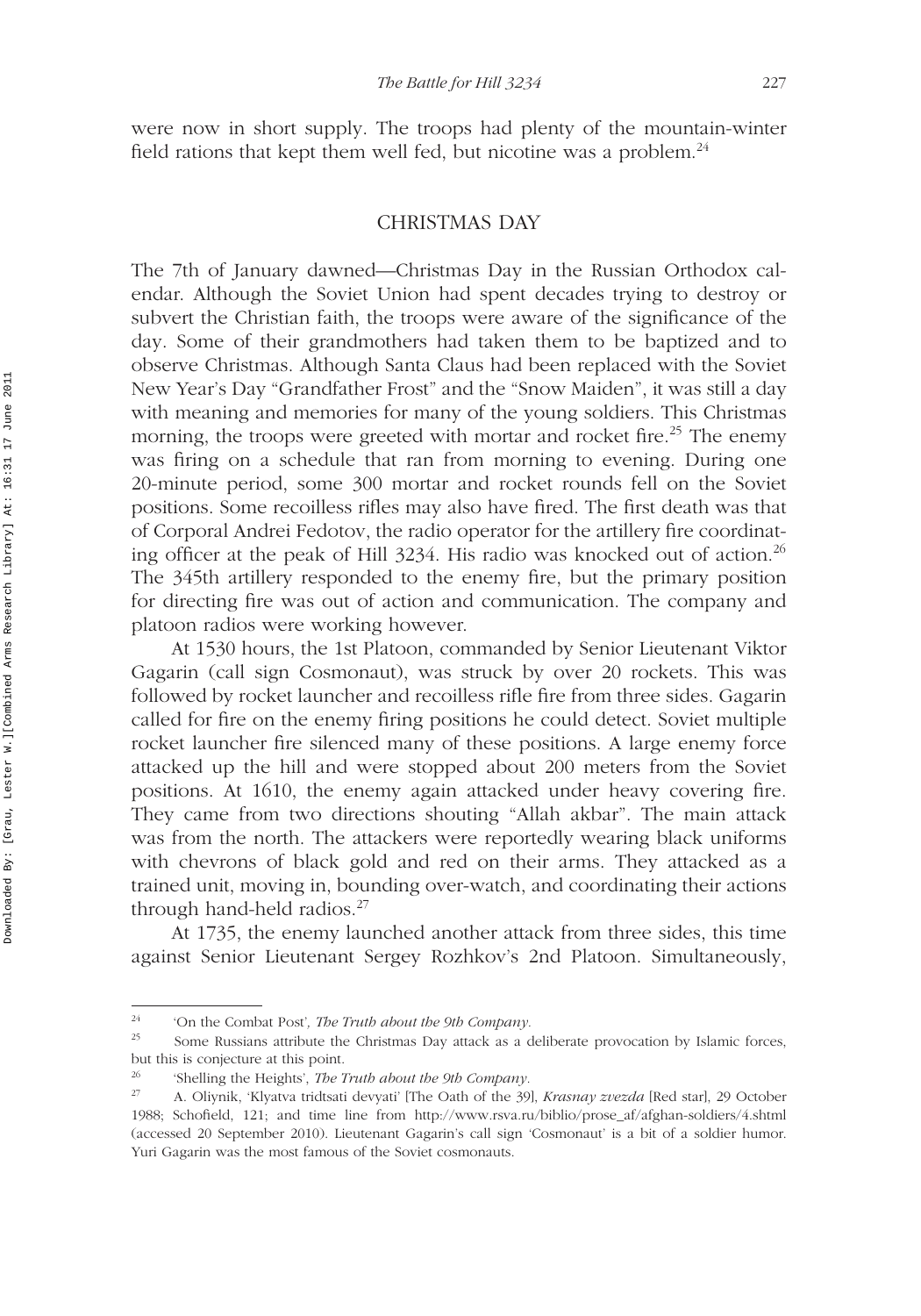they attacked the battalion Scout Platoon, commanded by Senior Lieutenant A. Smirnov, which was located in reserve on another lower ridge line.<sup>28</sup> These attacks were driven back, but ammunition reserves were running out.

At 1910, the enemy launched their heaviest attack against the entire company. They advanced in strength under heavy machine gun and RPG fire. The paratroopers returned fire as the enemy continued to advance. Senior Lieutenant Babenko called artillery fire in on top of the 9th Company. It was a desperate act for a desperate situation. The paratroopers huddled behind their *kladki* while rockets and howitzer rounds smashed into the mountain, most of the rounds falling among the enemy. The enemy attack failed, but only just. At points, they had come within 10–15 meters of the defending paratroopers. At other points, the combatants were locked in hand-to-hand combat. The soldiers were down to a magazine or two of ammunition. There were no grenades left. Soviet radio interception picked up a message, apparently from a headquarters in Peshawar, Pakistan congratulating the enemy regimental commander for seizing the mountain top. The congratulations were premature.<sup>29</sup>

## RELIEF FORCE

It was very dark. The enemy attack stopped. Medics on both sides were busy tending to the wounded. The 9th Company acting commander, senior Lieutenant Tkachev had been requesting ammunition resupply throughout the battle. Six kilometers away at the 345th Regimental headquarters, Colonel Vostrotin was pulling together a relief force under his Political Deputy Nikolai Samusev. The 1st and 2nd Battalions were still tied up with their sectors, so the relief force would have to come from the rest of the 3rd Battalion and the Regiment. At regiment, according to Franz Klintsevich:

There were two platoons of the reconnaissance company, a platoon from the communications company, soldiers from various supply and support platoons, cooks, bottle washers, you name them, we had rounded them all up. We all knew how desperately ammunition was needed, that one zinc box containing 1120 bullets for an assault rifle or 700 for a machine gun would only last ten minutes.<sup>30</sup>

<sup>28</sup> Time line from http://www.rsva.ru/biblio/prose\_af/afghan-soldiers/4.shtml (accessed 20 September 2010).

<sup>29</sup> Time line from http://www.rsva.ru/biblio/prose\_af/afghan-soldiers/4.shtml (accessed 20 September 2010) and Schofield, p. 121.

Schofield, 122-123.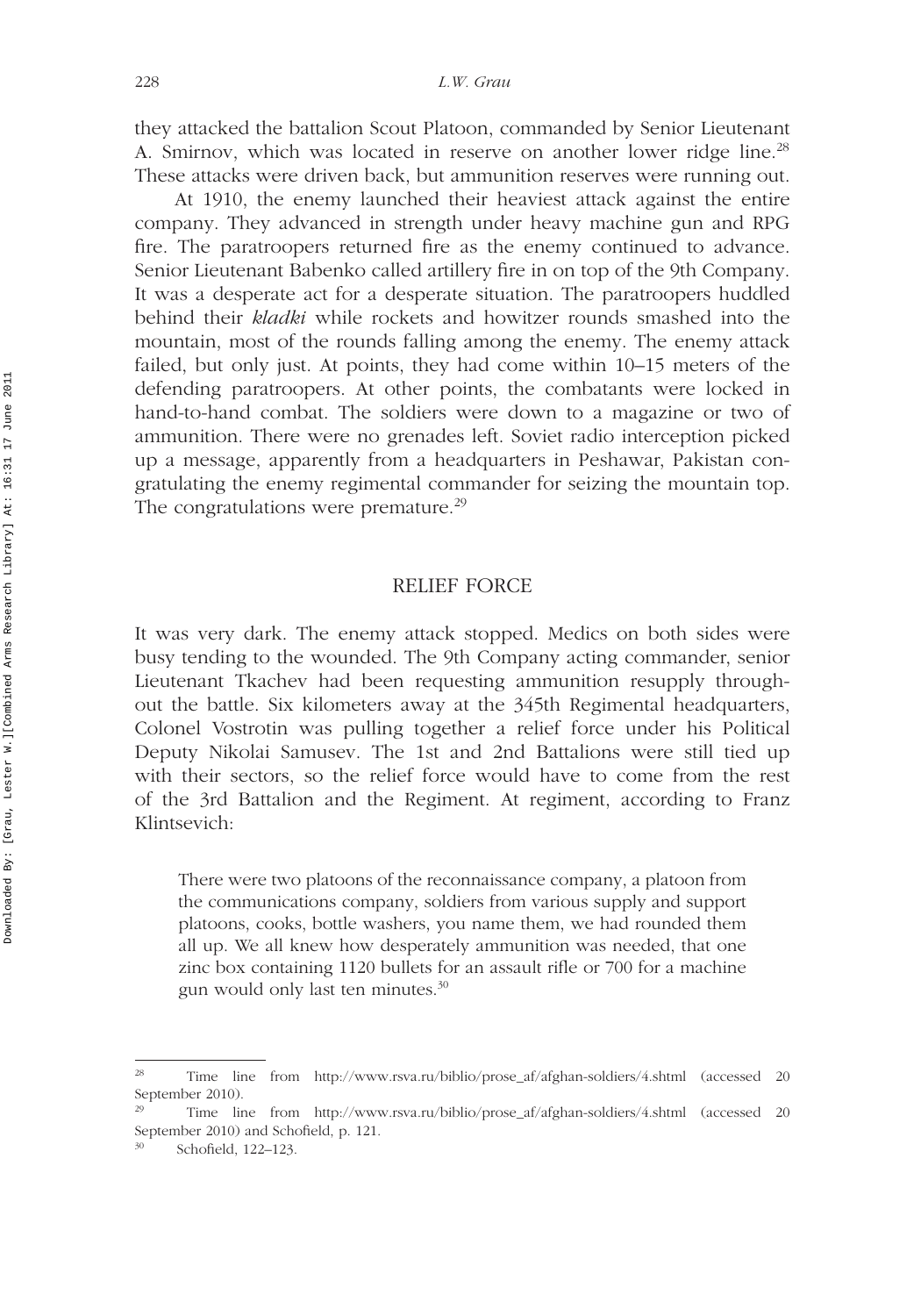At 0100 on 8 January, the make-shift reserve from regiment boarded BTRs and BMPS and began a slow, jolting ride toward the 9th Company. They drove as far as they could and then dismounted. The 3rd Battalion Scout Platoon met them and led the slow climb up the mountains. Again, according to Franz Klintsevich:

As we climbed we heard shouting, from time to time, from the 9th Company position. We knew that ammunition meant life for those guys. People cut their legs, tore their fingernails, blistered their feet and twisted their ankles on the mountains, but we kept going. One soldier, carrying a full load, fell about thirty meters down the mountainside. The commander of the communications platoon shouted "are you alive?" several times. There was no answer until we heard scuffling and the soldier's voice swearing. But he managed to climb back up the rock face again.

The situation we found when we reached the 9th Company was beyond description. 1500 [mortar rounds] and shells had been fired at these men. They had been so short of ammunition that during the last wave of the attack, the soldiers had only been able to fire single shots; they couldn't spare the ammunition to fire in bursts. By the time we arrived they each had about fifteen bullets left. If we hadn't arrived the company would have been eliminated, we knew the attack would start again at dawn. We found the wounded groaning in agony, and the dead lying where they had fallen. One man, whose head was wrapped in makeshift bandages, and whose arm was bleeding, had to prop his weapon under his arm and push the bullets in one by one when we gave him ammunition. I called for helicopters to evacuate the dead and the wounded, but their commanders refused, saying that it was too dangerous to send them. So the two reconnaissance platoons and I had to carry the wounded to the battalion medical point, a couple of kilometers across the mountains. *...*

At that moment I saw a helicopter approaching us *...* I couldn't believe what I was seeing. There was not enough space for the helicopter to land properly, so it just touched down with its front wheels on the rock, the rear in the air, and the blade still rotating. The pilot and crew said that they had heard our calls for help, and had decided among themselves to come, even though they had not been given the order. They had flown along the floor of the canyon to avoid the worst of the enemy fire. *...* Igor Pechorsky and I began to load the wounded into the helicopter and then we began to load the dead bodies. *...*<sup>31</sup>

The helicopter was a Mi-8MT, so the bodies could be loaded into a side door, but it was still overhead and awkward. The same pilot returned later with a load of ammunition, ammunition that was vital for any future fighting.

<sup>31</sup> Scholfield, pp. 123–124.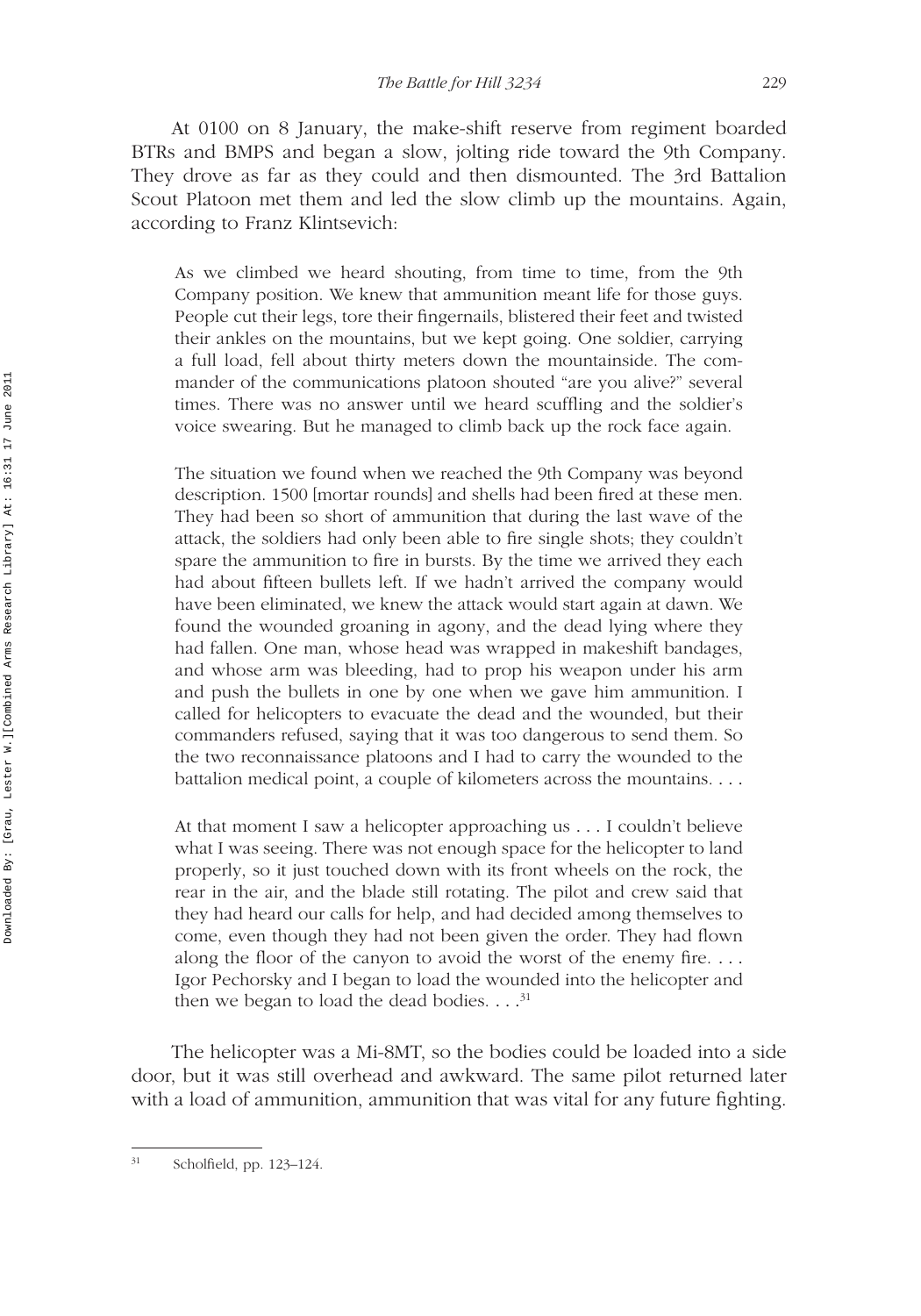Colonel Vostrotin nominated the pilot for the Hero of the Soviet Union title and medal. However, the command group of the helicopter regiment had already formally rebuked this brave pilot for his recklessness and disobeying orders. They sent him back to the Soviet Union in disgrace.<sup>32</sup>

#### AFTERMATH

The 9th Company had survived the worst of the attacks and now that they had ample ammunition, they were in much better shape to survive future assaults. There were shelling attacks during the following days, but these lacked the intensity and fervor of those on Christmas. There were no more ground attacks.33 The regiment suffered another badly wounded soldier from a land mine. The 9th Company troops rebuilt their *kladki* and held. The weather turned colder and it snowed heavily again. To compound the paratroopers' misery, they were now crawling with lice. They filled empty zinc ammunition cans with snow and then boiled the soldiers' clothing while naked paratroopers tried to keep warm and kill the remaining pests. $34$  By the end of the second week of January, the fighting was done and the Soviets held the supply and ammunition dumps. The Soviets held the road until the end of January. They destroyed or evacuated tons of captured ammunition as well as four captured tanks, ten captured BTRs, and all type of weapons. They then transferred control of the Khost Highway to the armed forces of the DRA and withdrew. Within a week, the Mujahideen once again controlled the road. Within a month, the Mujahideen were restocking their supply and ammunition dumps.<sup>35</sup>

Mountain defense is difficult since the terrain often prevents integrated fields of fire, mutually supporting fighting positions, and well-constructed foxholes and trenches. FM radio communications are dependent on line of sight. The best communications are frequently at the very top of the mountain, but this may not be the best place for defense. Usually, occupying the crest does not permit the defenders to conduct effective longer-range fires because the mountain sides have large spaces of dead zone that cannot be observed from the crest. The 9th Company had this problem and their enemy was able to approach fairly close to their positions before they could be engaged.

The paratroopers believe that they were fighting special forces soldiers from Pakistan along with some supporting Mujahideen. They cite intercepted

<sup>32</sup> Steven J. Zaloga, *Inside the Blue Berets: A Combat History of Soviet & Russian Airborne Forces, 1930–1995*. (Novato, CA: Presidio Press 1995) p. 261.

 $\frac{33}{34}$  Zaloga, p. 261.

 $\frac{34}{25}$  Schofield citing Klintsevich, pp. 124–125.

Zaloga, p. 261.